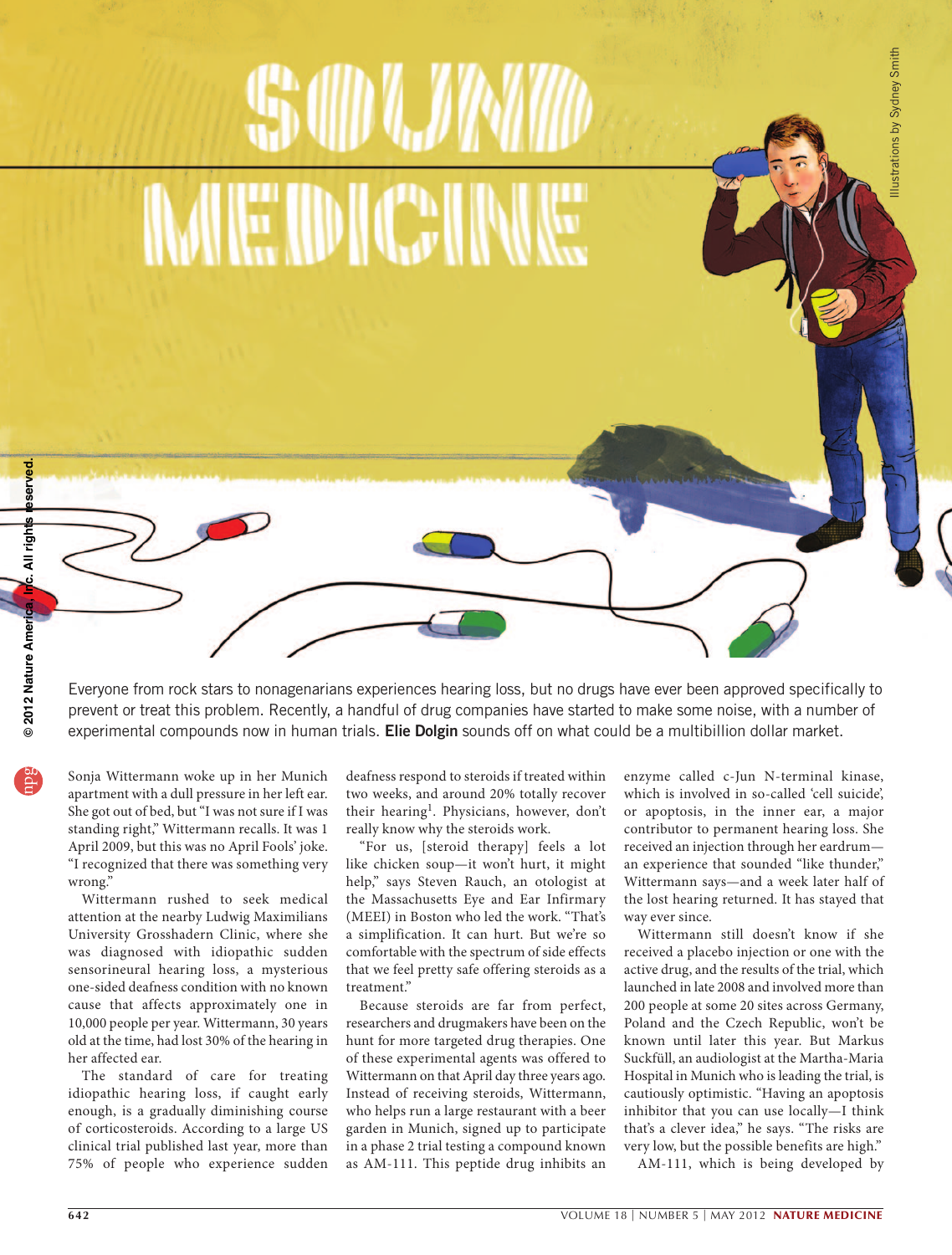# news feature

the Swiss company Auris Medical, is one of only a few so-called 'otoprotective' drugs compounds that stop damage in the ear before it starts or becomes permanent—in human testing. To date, "no large pharma company has a hearing-loss prevention branch," notes Kathleen Campbell, an audiologist at the Southern Illinois University School of Medicine in Springfield. "None."

That may soon change. Recently, the big players in the drug industry have started investing in the hearing space, mostly through partnerships and licensing agreements that remain in the preclinical stage. In 2010, for example, the Swiss drug giant Novartis inked a \$214 million deal to co-develop gene therapy treatments for hearing loss together with Maryland-based GenVec. And, last year, France's Sanofi signed a two-year agreement with the Dutch biotech firm Audion Therapeutics to advance small-molecule drugs capable of regenerating sensory hair cells in the inner ear.

# Listening to the market

These actions speak to the growing recognition of a huge untapped market, with one in five Americans over the age of 12 now reporting some degree of hearing loss, according to a recent report<sup>2</sup>. Agerelated hearing loss is the most common problem, notes Ralph Holme, head of biomedical research at Action on Hearing Loss, a London-based nonprofit. But "trying to design a clinical trial to test something against age-related hearing loss could be quite a headache," he says. The disease has many driving factors, and it typically progresses quite slowly. As such, "things like noise-induced hearing loss and ototoxicity will be more attractive."

They could also be quite lucrative: Action on Hearing Loss has pegged the drug market for noise-induced hearing loss at around \$2 billion, with other hearing-related indications adding even more value. That's only a fraction of today's \$6 billion hearing implants and devices market, but the new drugs could offer some key advantages. For one thing, drugs are neither uncomfortable nor cosmetically off-putting, two common complaints of hearing aids. But, moreover, otoprotective agents should offer real therapeutic value.

"Hearing aids and cochlear implants work well, but neither of them is like true hearing," says Jonathan Kil, president and chief executive of Sound Pharmaceuticals, a Seattle-based start-up with an experimental drug for hearing loss in phase 2 testing. "The ability to hear pure tones and to discriminate



speech requires this complex effort, involving input from many structures in the cochlea, and that complexity demands some repair of critical structures and regeneration."

Still, despite ample preclinical evidence showing that many drugs work in various rodent models of noise-induced hearing loss, including mice, guinea pigs and chinchillas, translating those findings to humans has proven difficult. For one thing, notes David Weber, president and chief executive of San Diego–based Otonomy, finding participants for placebo-controlled trials is a tall order. "Both from a patient perspective and a clinical perspective, to be treating someone with a placebo when all the clinical evidence says there's a response to [existing] steroids is just hard to consider," Weber says. Last year, Otonomy reported positive phase 1 trial results showing that OTO-104, the company's novel sustained-release formulation of the steroid dexamethasone, improved the symptoms of an inner-ear disorder called Ménière's disease better than a placebo comparator. But, to complete that 44-person trial, the company had to enlist 15 hospitals across the US, and some of these sites, such as the MEEI, didn't manage to sign up a single participant.

Trial recruitment is further complicated because participants need to be enrolled within the small timeframes during which the otoprotective drugs are expected to have therapeutic benefit. For example, in Auris's phase 1 study of the AM-111 compound that Wittermann later received, the company advertised on radio stations and in the subway systems of Munich and Berlin in late December 2005 in hopes of finding people who ultimately experienced firecrackerinduced hearing loss during celebrations on New Year's Eve. "We probably had the world's shortest enrollment period," says company chairman and managing director Thomas Meyer. "It was just one single day: January 1st."

Yet, among all the residents of these two of Germany's most populous cities, only 28 individuals showed up on New Year's Day. Of these, the 11 who had experienced sufficient hearing loss to be eligible for the trial were treated between 11:40 a.m. and 10:20 p.m. (One person had a piece of a firecracker in his ear canal, but after the object was removed, his hearing improved and he didn't qualify for treatment anymore.) The phase 1 data looked promising, with two participants experiencing improvements of more than 28 decibels, a level that far exceeds what is normally seen in people who spontaneously recover from noise trauma<sup>3</sup>. But, on the basis of the recruitment experience in that small trial, Auris decided to advance the drug mostly for idiopathic, rather than noiseinduced, hearing loss in its next phase of development.

### Take two and hear me in the morning

Because AM-111 is injected into the middle ear, it must be administered by a trained health professional. From a practical standpoint, however, a pill that can protect hearing is preferable, especially for the many types of people who are exposed to continuous loud noises at the workplace, such as military personnel and factory workers. "Local administration to the cochlea is not a viable option for these people," says Eric Bielefeld, a hearing researcher at Ohio State University in Columbus. "Most noise-prevention drugs would need to be something you can take on a daily or semidaily basis." (Some researchers are even testing implants to deliver drugs directly to the cochlea of the inner ear, although those devices remain many years away from human testing; see 'Innermost desires'.)

One of the first modern oral drugs advertised specifically for hearing loss hit the market in 2003. 'The Hearing Pill' was sold online by San Diego's American BioHealth Group (ABG) as a 'nutraceutical', a type of dietary supplement that doesn't require clinical testing

b e f o r e bringing

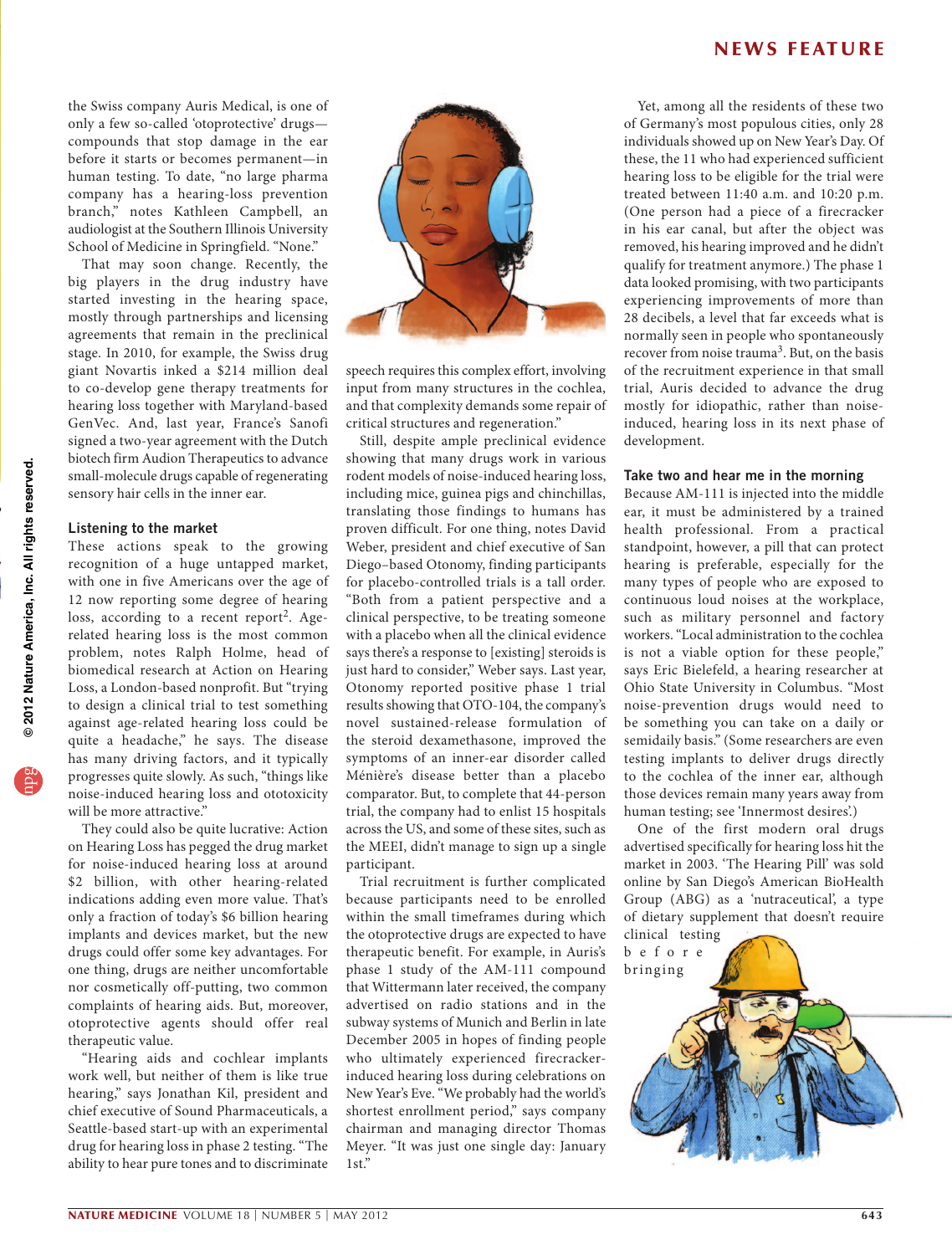# news feature

# Innermost desires

The inner ear is called the 'bony labyrinth'—and for good reason. This essential part of our hearing organ consists of a maze of skeletal cavities, including the snail-shell–shaped cochlea, the target of most agents designed to combat hearing loss. Unfortunately, getting drugs into the cochlea has proven a complex puzzle.

Many compounds in pills don't cross the blood-cochlear barrier and come with off-target effects, whereas drugs injected into the space behind the ear drum don't always permeate from the middle ear into the organ's inner recesses. Thus, for deeper drug penetration, some researchers have been working on implantable devices that can directly deliver compounds into the inner cochlear fluid.

The most advanced such model is being developed by Jeffrey Borenstein and his colleagues at the Charles Stark Draper Laboratory in Cambridge, Massachusetts. By combining a microfluidic pump, a drug reservoir, an



electronic control system and tiny tubing, Borenstein's team has devised an apparatus that could one day be implanted in the temporal bone just behind the human ear to provide long-term drug delivery in a controlled and timed manner.

"Bringing it to clinical fruition is really what we're aiming to do," says Borenstein, whose group is working to miniaturize the device, with plans to build a prototype suitable for human clinical trials in 2015. "You can take out quite a bit of that [bone] and not do anything structurally that would cause any problems. That's what the surgeons tell me."

In collaboration with auditory scientists at the nearby Massachusetts Eye and Ear Infirmary in Boston, Borenstein's team is first testing a prototype on guinea pigs: a contraption about the size of a ring box, with all the components connected to a thin tube surgically implanted in the cochlea. The researchers had tried strapping the device (pictured) to the rodents' backs, but that didn't work. "We started referring to them as 'Little Houdinis' because they literally managed to get out of every jacket or backpack we designed for them," says Erin Pararas, a Draper scientist. The group eventually found a workaround by fastening the pods surgically to the top of the guinea pigs' heads.

Currently, the researchers are using the device to infuse a chemical called 6,7-dinitroquinoxaline-2,3-dione (DNQX), which temporarily blocks signals between sensory hair cells and nerve fibers leading to the brainstem by blocking glutamate receptors. Thanks to the fact that hair cells close to the entrance of the cochlea pick up higher-frequency sounds than cells further down the length of the coiled tube do, the researchers can track where the drug has traveled using a series of hearing tests. In the future, they plan to switch over to agents that protect or even help regenerate, rather than hinder, the ear's most delicate structure.

"Implantable-type devices are all in the fairly early stages," says David Borkholder, a biomedical engineer at the Rochester Institute of Technology in upstate New York who is working on an intracochlear drug delivery system in mice. "But I view them as an essential tool that will enable advanced deafness therapy research and development beyond what people do today." *—ED*

to market. Based on intellectual property developed by Richard Kopke, a former ear surgeon at the Naval Medical Center in San Diego, the drug contained an antioxidant called *N*-acetylcysteine (NAC), which is used as a prescription

> drug to counteract



acetaminophen overdose and as a nutraceutical for its liver- and lung-protective functions.

In extensive preclinical testing, Kopke and many others showed that NAC protected against various forms of hearing loss, including loud noise, by scavenging the free radicals that form during and after the metabolic stress and contribute to acquired deafness. But the results from human testing were more lackluster. A 2003 Navy trial, the largest conducted to date, enlisted 566 Marine recruits undergoing two weeks of weapons training with M-16 rifles. Subjects in the still-unpublished study were randomized to receive 900 milligrams of NAC or placebo three times a day with each meal for the duration of the boot camp.

According to Kopke, who helped run the trial, less than a third of the recruits, all of whom wore ear plugs for protection,

experienced any hearing loss, and, for those people who did, the NAC treatment only reduced the occurrence of significant hearing loss by about 25%. However, a similar follow-up study in another population of recruits-in-training that tested a higher dose of NAC and controlled for smoking and painkiller use found no such effect.

"There may be some suggestion of benefit, but there are some statistical measures that don't support this," says Michael Hoffer, a Naval Medical Center neurotologist who was not involved in the two trials but who has worked with the study authors testing NAC in other settings, including in soldiers fighting in Iraq.

## Beta testing

"The Hearing Pill was really a beta test for the concept, and the concept was, 'Will people buy an orally dosed nutraceutical to address